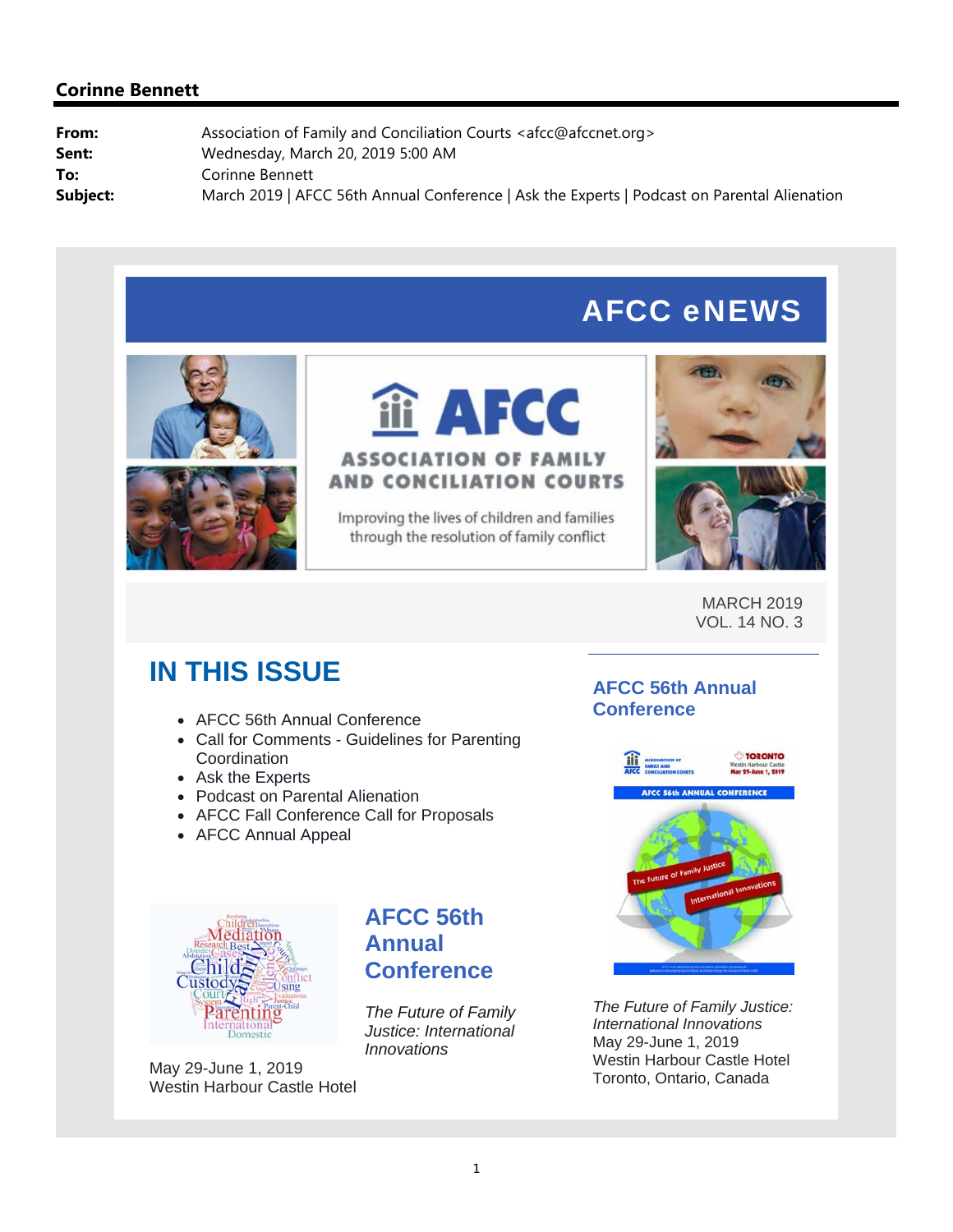Interested in a quick summary of the program? See the word cloud above! Don't miss out on attending AFCC's hallmark event! **Click here** to register now. Looking for things to do in Toronto? **Click here**!

#### **Hotel Reservations**

Make your reservations today, as the discounted room block is already over 75% full! The Westin Harbour Castle Hotel is offering a special rate to AFCC attendees of \$239/\$259 CAD single/double (approximately \$179/194 USD). *Rooms frequently sell out before the room block is released so we encourage you to make your reservation early!* **Reserve online**.

**Exhibit and Advertising Opportunities Available**

Exhibiting and advertising at the Annual Conference are great ways to share your products and services with an interdisciplinary community of dedicated family law professionals. Only a few exhibit spots remain! For more information, **click here** or contact **Corinne Bennett**.

#### **Donate to the Silent Auction**

The annual AFCC Silent Auction is a longstanding AFCC tradition. All proceeds support AFCC special projects and initiatives. Donate an item and then attend the auction to bid! You do not need to attend the conference to donate. Past auction items include tropical getaways, one-of-akind jewelry, sports memorabilia, the latest gadgets and electronics, books, and more. **Donate an item**.

#### **Continuing Education Credits**

The program is eligible for up to 20.5 hours of continuing education for psychologists, lawyers, mediators, custody evaluators, social workers, counselors, and parenting coordinators. Most sessions are eligible. **Click here for the list** of eligible sessions.

# *Ask the Experts* **Ten Tips for De-escalating Conflict in Parent-Child Contact Problems**

*John A. Moran, PhD and Shawn McCall, PsyD, JD*

Conflict in parent-child problems can escalate quickly and needs to be de-escalated as rapidly and as early in the process as possible. Here are ten tips for de-escalating that conflict.

#### Read More

Thank you to our **Diamond and Platinum Sponsors**. To see a complete list of sponsors, **click here**.



HIGH **CONFLICT INSTITUTE** the missing peace



### **Save the Date**

**AFCC-AAML Conference** September 19-21, 2019 San Diego, California

### **AFCC Chapter Conferences**

#### Washington Chapter Annual **Conference** March 23, 2019 Washington Athletic Club

Seattle, Washington

#### Missouri Chapter Annual

**Conference** March 28-29, 2019 St. Louis Zoo St. Louis, Missouri

Massachusetts Chapter Annual Conference March 29, 2019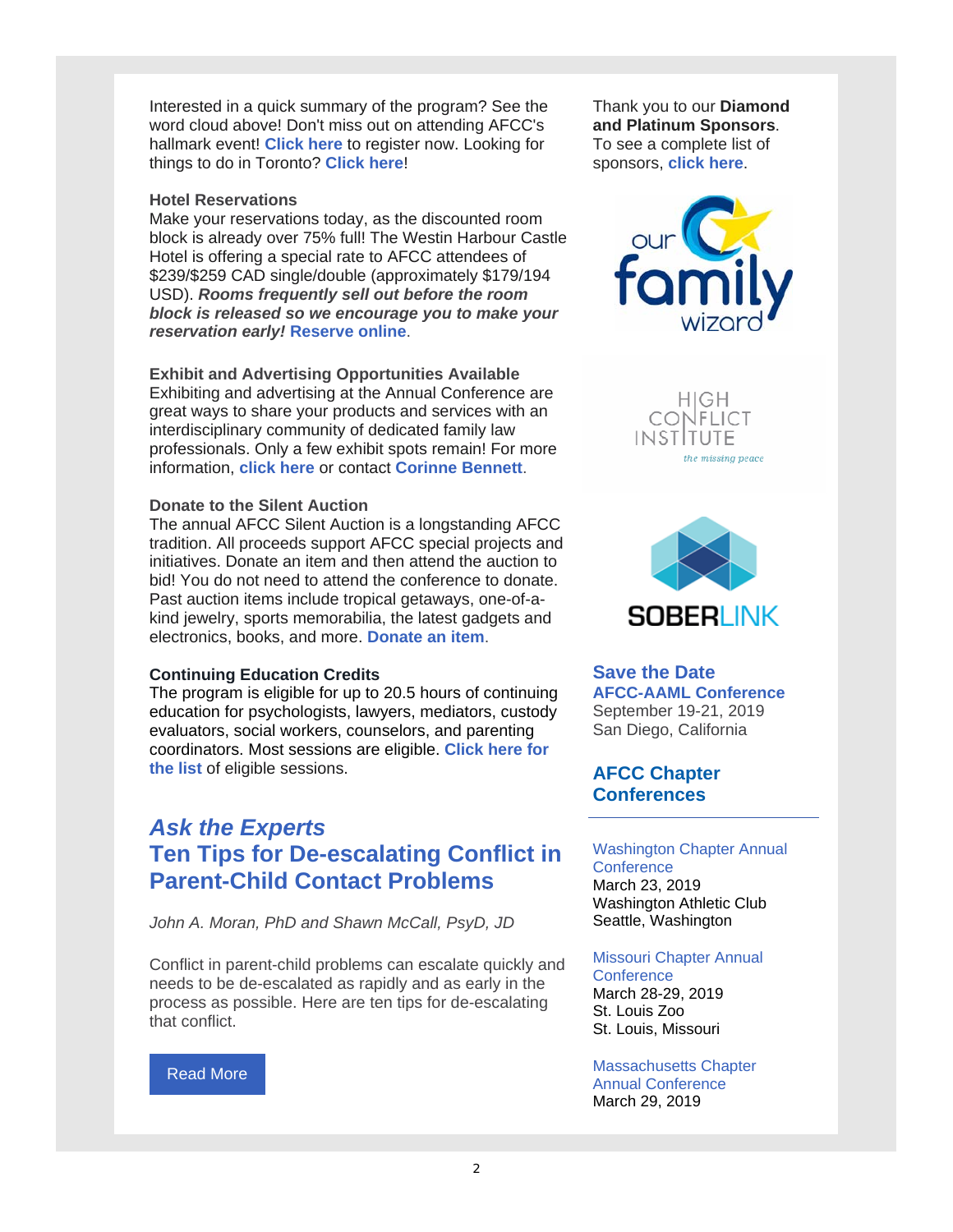# **Call for Comments - Guidelines for Parenting Coordination**

The AFCC Parenting Coordination Guidelines Revision Task Force has been working for nearly two years to gather information from jurisdictions across the globe about the practice of parenting coordination and to incorporate data from the social science and legal literature to update the original AFCC PC Guidelines (2005). To access the Draft Guidelines, **click here**. Once you have reviewed the proposed guidelines, proceed through the survey and make your comments on the sections you wish to address.

Submit Comments Here

# **Parental Alienation: The Impact on Children and the Parents Left Behind**

"Divorce is hard enough on a child, but what if one parent tries to damage a child's relationship with the other parent by saying untrue things, and in severe cases, brainwashing the child. Find out why the court system is moving away from using the term (parental alienation), what can be done to rebuild a relationship with an alienated child, and why it's considered a family dynamic problem and not a syndrome." ABC27 - Harrisburg, **Pennsylvania** 

Arnold Shienvold, PhD, former AFCC President, discusses parental alienation and related behaviors, including estrangement, abuse, and refuse/resist behaviors in this illuminating 30-minute podcast.

### Listen Now



**AFCC Fall Conference Call for Proposals**

Regis College Weston, Massachusetts

#### Texas Chapter Annual

**Conference** March 29-30, 2019 Hyatt Place The Woodlands, Texas

#### Ohio Chapter Annual

**Conference** April 3, 2019 Quest Conference Center Columbus, Ohio

Colorado Chapter Annual **Conference** 

April 26, 2019 Craig Hall, University of Denver Denver, Colorado

#### Oregon Chapter Annual **Conference**

April 29, 2019 McMenamins Kennedy **School** Portland, Oregon

#### Australia Chapter Annual **Conference**

August 15-17, 2019 International Convention Centre ICC Sydney Sydney, Australia

#### Florida Chapter Annual **Conference**

September 26-27, 2019 The Florida Hotel & Conference Center at the Florida Mall Orlando, Florida

#### Maryland Chapter Annual **Conference** September 27, 2019

#### Indiana Chapter Annual **Conference**

October 4, 2019 Indiana War Memorial Shoup Hall Indianapolis, Indiana

*Integrating Research into Practice and Policy: The Impact on Families and Children*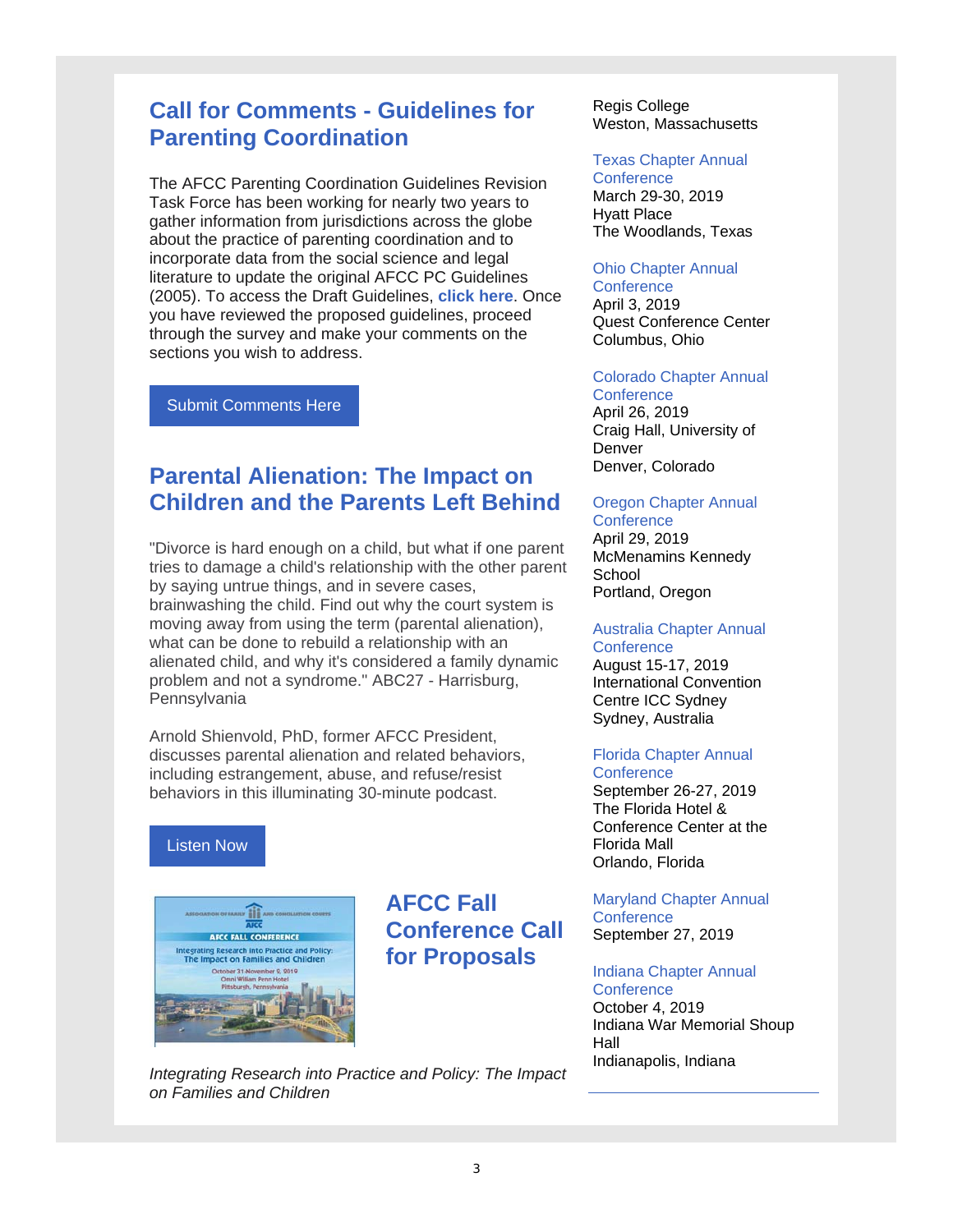October 31-November 2, 2019 Omni William Penn Hotel Pittsburgh, Pennsylvania

The AFCC Conference Committee is seeking proposals for 90-minute workshop sessions. Proposals must be submitted using the online form by May 13, 2019. The program brochure and online registration will be available August 2019.

Call for Proposals

# **Donate to the AFCC Scholarship Fund**

Would you consider helping your colleagues attend AFCC conferences by making a donation to the AFCC Scholarship Fund? AFCC scholarship recipients increase our diversity by bringing professionals from different backgrounds, representing the many disciplines encompassed by who we are as an organization. **Will you contribute to allow a hard-working professional attend an AFCC conference? Thank you to those who have already donated!** 

Donate Today

# **Where in the World is AFCC?**



*Family Court Review editorial team at Hofstra University, Hempstead, NY*

#AFCCHats are everywhere! We need you to submit your photos of AFCC hats! Email the photo with the location to **Corinne Bennett** and we will feature it on the **AFCC Facebook** 

#### **AFCC Resource of the Month**

Guidelines for Examining Intimate Partner Violence



See more AFCC resources on the **Resources page** of the AFCC website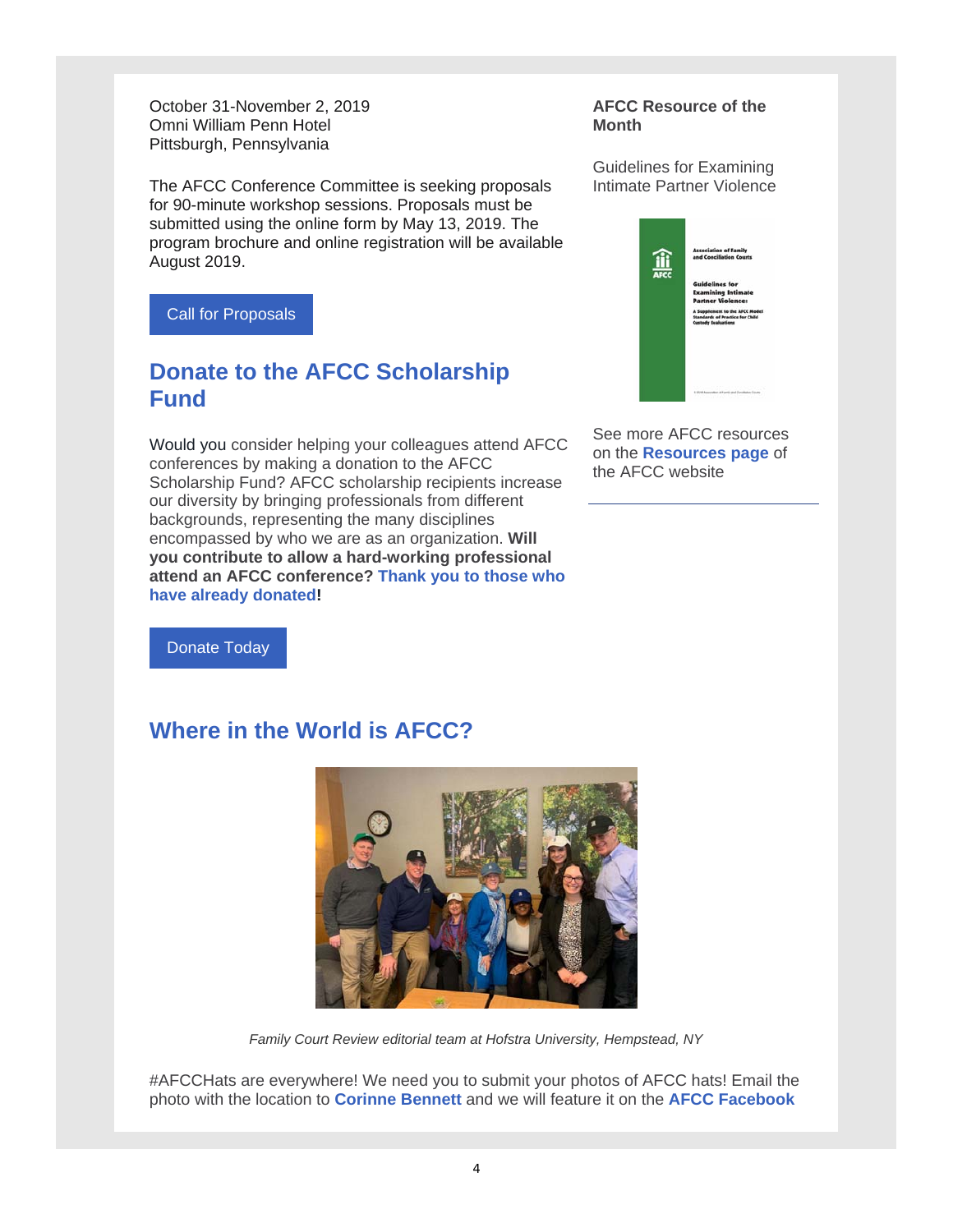**page**. To sweeten the deal, an award for the best picture will be presented at the annual conference in Toronto!



# **AFCC Webinar Corner**

**Did you miss Michael Saini's webinar,**  *Evidence-Informed Approach to Alienation*? Did you know AFCC members can access this webinar and previous webinars for free? Visit the **Member Center of the AFCC website** to start watching. Not a member? **Click here** to join today!

# **In Memorium**

Judge Lawrence W. Kaplan Aug. 21, 1928 -- Feb. 18, 2019

Former AFCC President Judge Lawrence Kaplan pioneered mediation in Allegheny County (Pittsburgh, PA) family court, always preferring mediation over litigation. He was known as the father of mediation in Allegheny County and it is due to him that family mediation is required in most of Pennsylvania. Judge Kaplan served as a case editor of the law review at the University of Pittsburgh School of Law, graduating in 1953. He later joined the private law practice of Kaufman & Harris, where he was a partner for 22 years. In 1978, Judge Kaplan was appointed to the county Common Pleas Court. He was elected to a full, 10-year term in 1979 and served on the bench until 2008, when he reached the mandatory retirement age of 80. Judge Kaplan served as the President of AFCC in 1988- 1989. He was recognized with numerous awards and was also honored by the Allgheny County Bar Association in 2004 with the establishment of the annual Lawrence W. Kaplan Lecture in Conflict Resolution. After retirement, Judge Kaplan accepted a position specializing in dispute resolution with the firm of Rothman Gordon. Judge Kaplan, 90, died at his Oakland home Monday from complications of melanoma.

# **Member News**

**AFCC and Alberta Chapter Board member Gay Benns, LLB** was called to the bench and was appointed to the Family and Youth Division of the Provincial Court of Alberta. Gay was a partner at Moe Hannah, LLP and volunteered for many years with Calgary Legal Guidance. Gay worked with CLERC (Children's Legal Education and Resource Centre) and with the Dispute Resolution Program in the Alberta Courts.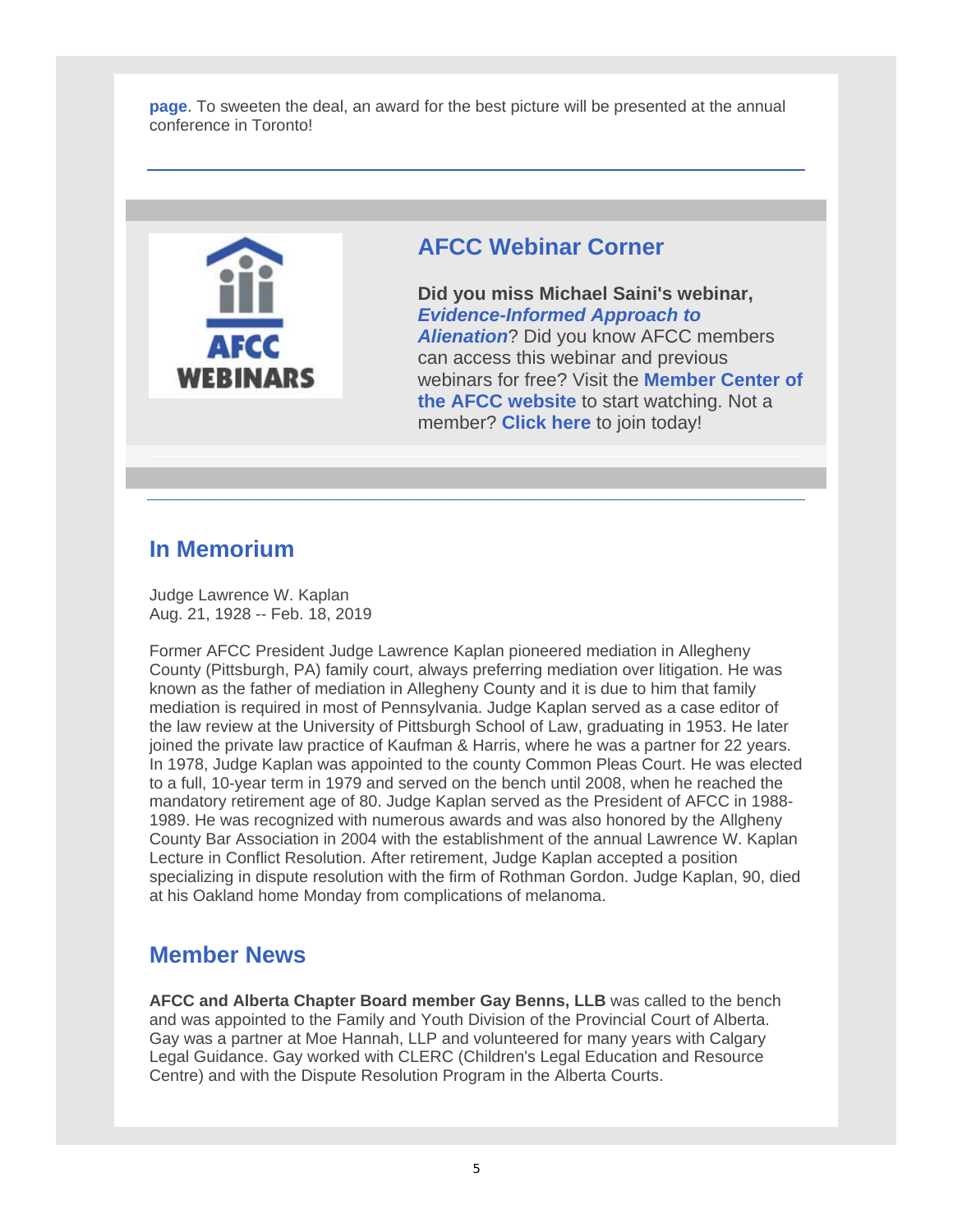**AFCC member Leslie Drozd, PhD**, Newport Beach, CA, was appointed as an associate member to the American Psychological Ethics Committee. Leslie was the founding editor of the Journal of Child Custody, is on the editorial board for Family Court Review, the AFCC Board of Directors, and served on the Task Forces that created The Model Standards of Practice for conducting child custody evaluations and evaluations with intimate partner violence. She is an editor of *Parenting Plan and Child Custody Evaluations: Applied Research for Family Court* and is a recipient of AFCC's John E. Van Duzer Distinguished Service Award for her outstanding contributions and achievements.

**AFCC member Rebecca Stahl, JD** will assume the position on April 1 of Deputy Director of the Sayra and Neil Meyerhoff Center for Families, Children, and the Courts (CFCC) at the University of Baltimore School of Law. CFCC, founded and directed by AFCC member and FCR editor-in-chief Barbara Babb, is a national leader in promoting unified family courts. Rebecca will work with Barbara to implement CFCC's projects, including family court reform, strategic planning, and reports and publications on family justice issues. She will oversee the operation of CFCC's Truancy Court Program, an interdisciplinary program working within Baltimore public schools to identify and address the root causes of truancy to help students stay in school.

**Daniel Pickar, PhD, AFCC member from Santa Rosa, CA,** received the 2019 Judge Rex Sater Award from the Sonoma County Bar Association in California. The award is given for excellence in family law to an individual or group who has contributed to improving the practice of family law in Sonoma County. Dan is the first psychologist to receive the award in its 20-year history. Dan is a long time AFCC member who serves on both the Conference and Continuing Education Committees of AFCC.

#### **AFCC eNEWS**

The AFCC eNEWS is the monthly e-newsletter of the Association of Family and Conciliation Courts. The eNEWS provides up-to-date information for professionals including practice tips, case law and research updates, international news and the latest initiatives in family law and conflict resolution. The AFCC eNEWS is free and you do not need to be a member of AFCC to subscribe. **Subscribe here**. AFCC members are free to share eNEWS content.

**EDITOR:** Leslye Hunter

**ASSOCIATE EDITOR:** Corinne Bennett



Association of Family and Conciliation Courts (AFCC) | 6525 Grand Teton Plaza, Madison, WI 53719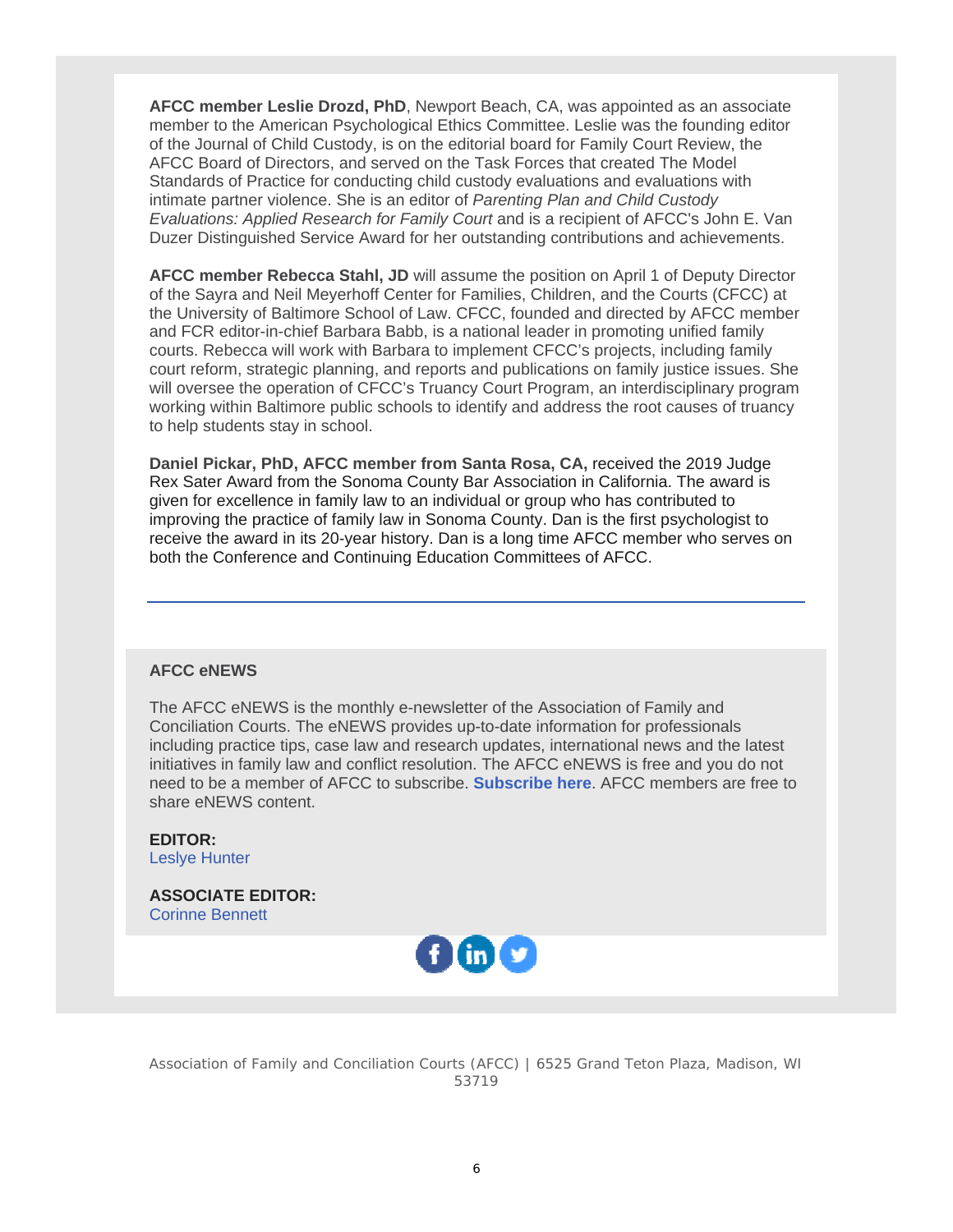Unsubscribe cbennett@afccnet.org Update Profile | About our service provider Sent by afcc@afccnet.org in collaboration with

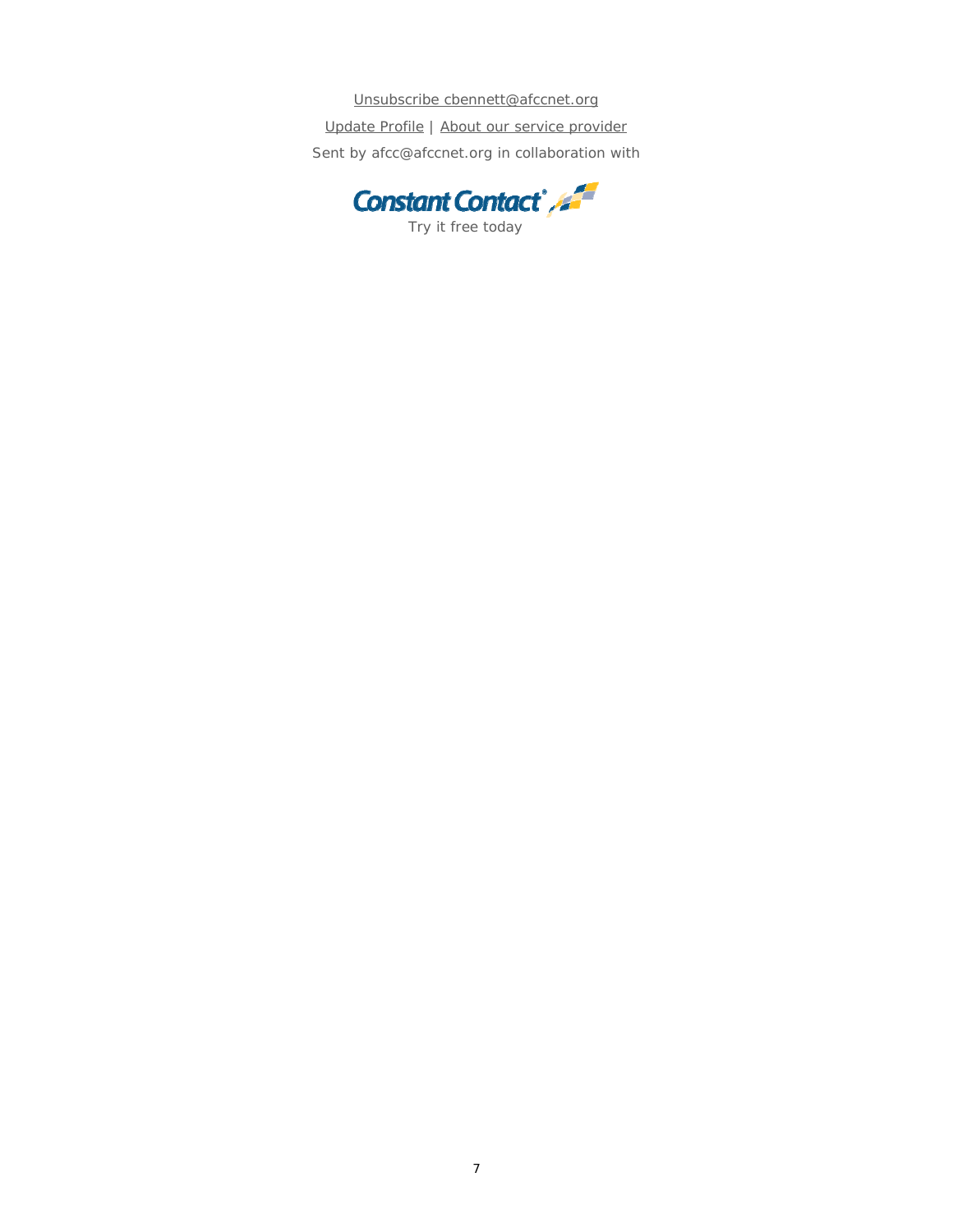

#### VOL. 14 NO. 3 March 2019

### **Ask the Experts: Ten Tips for De-escalating Conflict in Parent-Child Contact Problems** *John A. Moran, PhD and Shawn McCall, PsyD, JD*

Conflict in parent-child problems can escalate quickly and needs to be de-escalated as rapidly and as early in the process as possible. Here are ten tips for de-escalating that conflict.

# **1. Use a Family Systems Approach**

The interaction of individual, family, and systemic factors leads to parent-child resist/refuse dynamics. Treatment interventions need to include goals for all family members.

# **2. Use a Team Approach**

A court-appointed Interventionist<sup>[1](#page-7-0)</sup> coordinates the work of each of the behavioral health professionals involved with the family and establishes a collaborative working relationship with the attorneys representing the parents.

# **3. Emphasize Pre-treatment Assessment**

Family members need to feel confident that their concerns are understood, appreciated, and really listened to. The Interventionist should review relevant documents, consult with current and previous behavioral health providers, and provide a treatment plan that identifies the type and severity of the parent-child contact problem as well as intervention goals for each family member.

# **4. Avoid Making Parenting Time Recommendations**

The Court or the attorneys may ask the Interventionist to recommend a schedule of contact between the child and the resisted parent. When an Interventionist is tasked with making recommendations during the intervention, family members will lobby for their parenting time wishes and feel betrayed if their wishes are not honored. The general

<span id="page-7-0"></span><sup>1</sup> Courts use various designations for behavioral health professionals appointed to reunify a parent-child relationship. We use the term "Interventionist" as equivalent to court-appointed therapist, family therapist, counselor, or special master.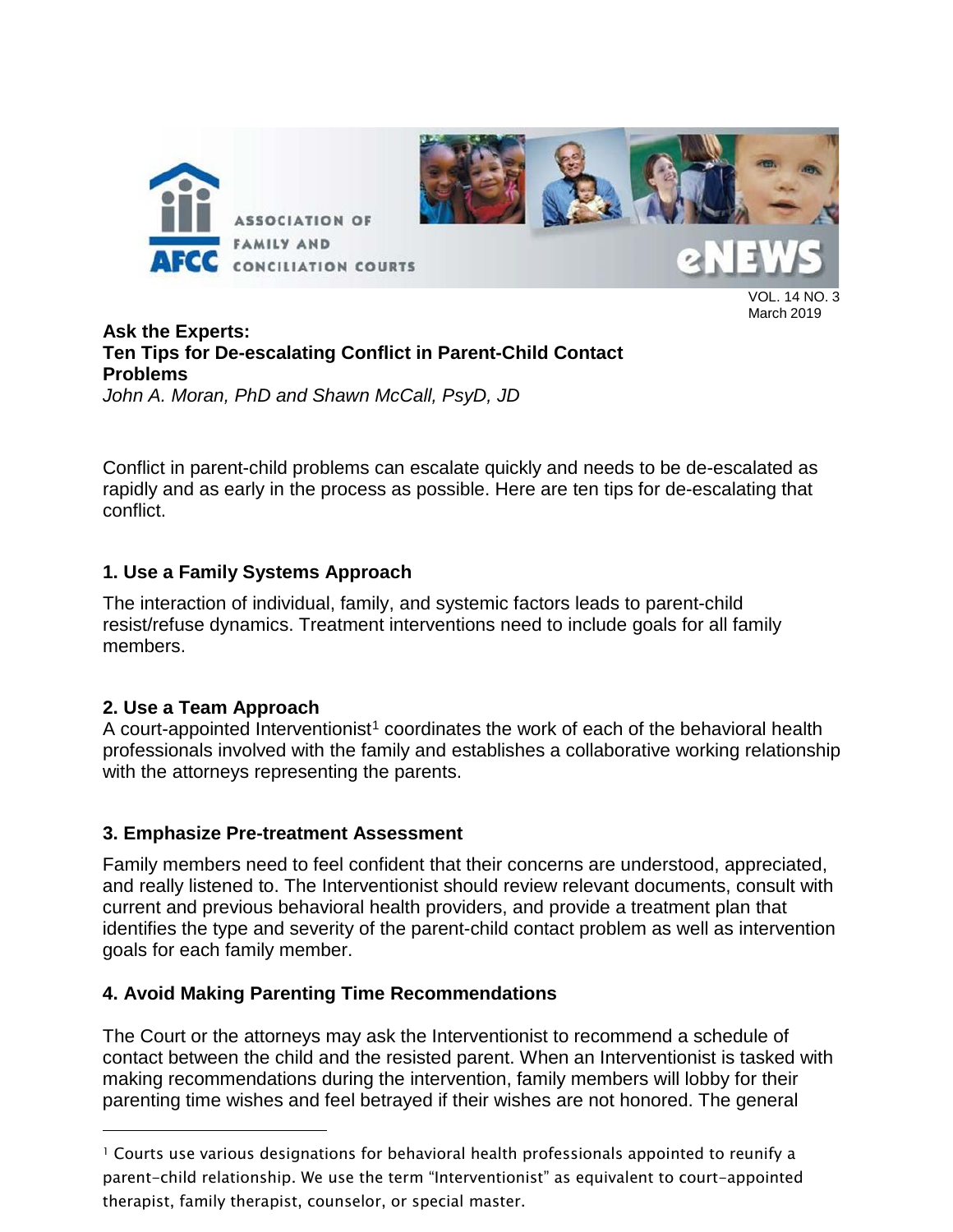formula for resolution of parent-child contact problems consists of compliance with a wellcrafted court-ordered parenting plan implemented through parallel coparenting with the support of an intervention.

### **5. Conflict Escalation is the Problem, Not Conflict**

All family relationships experience conflict. In families with parent-child contact problems, parents find themselves in a maelstrom of negativity—a powerful emotional whirlpool in which avoiding conflict becomes increasingly difficult. Conflict escalation becomes a tormenting force in the family and is more difficult to organize and manage than any maladaptive personality trait the parents may have. General treatment goals for the family are to reduce family conflict and improve family members' skills for addressing conflict when it arises.

# **6. Negotiate Coparenting Nuts and Bolts**

Since a family with intractable parent-child contact problems is trapped in a web of defensive and hostile orientations, coparenting communication needs to start with negotiating coparenting "nuts and bolts," that is, small matters such as how the coparents will communicate, how they will manage parenting time exchanges, etc. After successfully problem-solving a series of nuts and bolts problems, coparents begin to feel a glimmer of hope that coparenting communication can work and that they can trust one another in small cooperative efforts, at least when they have the assistance of a skilled third party. Small successes open the door for addressing more difficult issues such as how to support the child in their relationship with the rejected parent.

# **7. Avoid Negativity Traps**

The toxic stress of parent-child contact problems is so strong that it results in striking similarities across different types of families with alienation-type problems including:

- Inability to address truth and blame,
- Polarized thinking characterized by negative stereotypes, open-and-shut conclusions, and negative confirmation bias,
- Deep resentment.

Family dialogue about the problem becomes polarized (lacking cooperation), stereotyped (lacking individuality), and open-and-shut (lacking flexibility). Negative confirmation bias by the child restricts the impact of positive experiences with the resisted parent. At the emotional level, the family is coping with deeply felt resentments and grudges that must be addressed.

# **8. Stop Runaway Conflict Escalation**

A lot of information is available online and in self-help books about how to defuse arguments. But coparents with parent-child contact problems are not trying to defuse an argument. Their conflict is much more severe. They are trying to end a holy war waged to defend the children against what they view as mortal (and moral) threats to the children's best interest. Rather than defusing, the first step needs to be a cease-fire. This cease-fire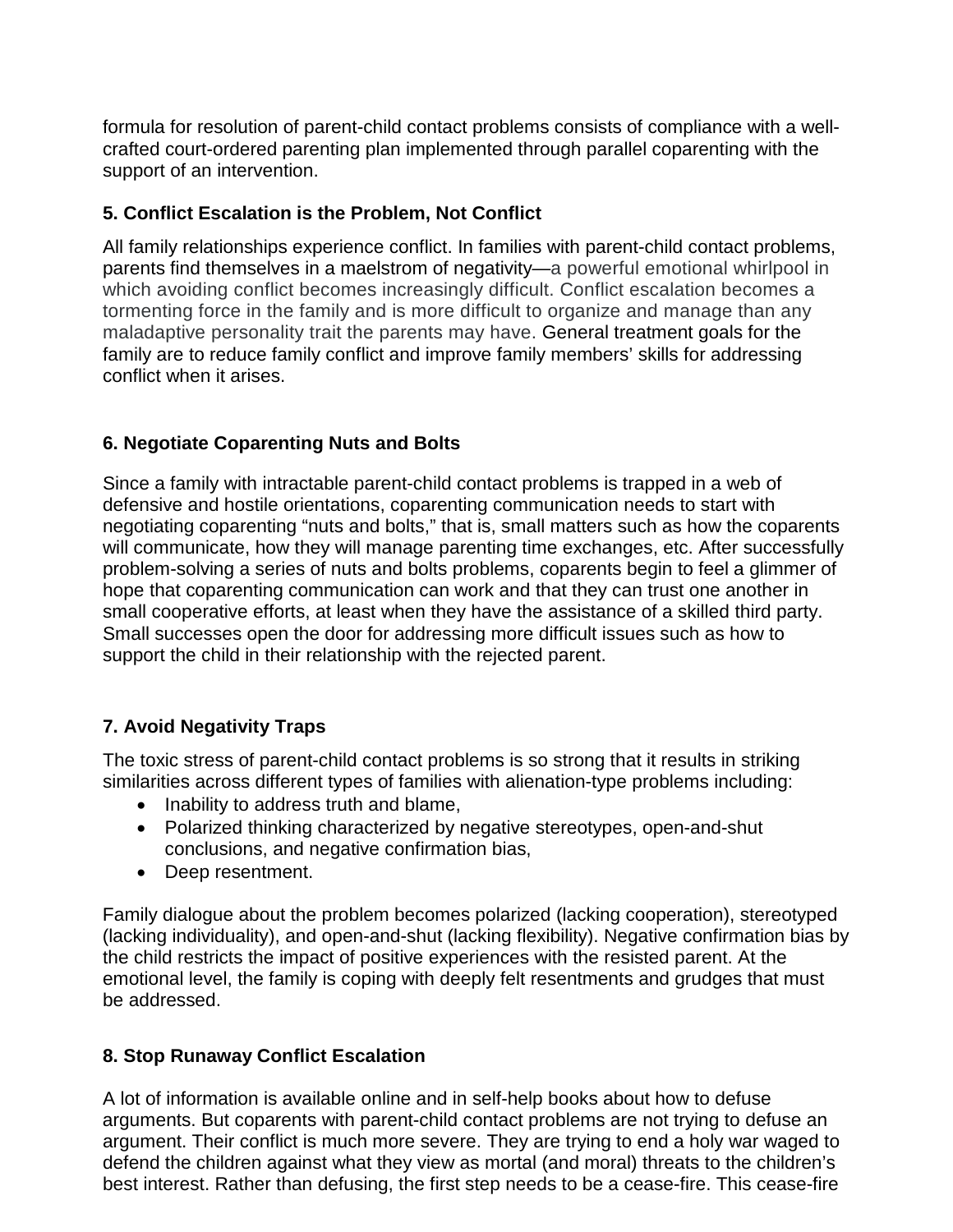can be created either by one parent acting alone, or both parents mutually disengaging without counter-punching. Early in the conflict de-escalation process, it is necessary to have a third party involved as a "conversational manager" who insures that the conversation is emotionally safe and productive.

### **9. Shift from Problems to Proposals**

Bill Eddy, LCSW, Esq. pointed out that when people focus on proposals rather than problems, the conversation shifts from the past and placing blame for problems, to the future—taking responsibility and contributing to finding solutions to problems.*[2](#page-9-0)* We could not agree more. When family members focus on what they can do differently going forward, a major shift toward de-escalation occurs. The problem is that it is hard to keep the conversation focused on solutions and proposals.

# **10. Shift from Resentment to Respect**

A parent can reduce the child's resentment by skillfully inquiring what the child's hurt has been like, and by communicating appreciation for the suffering the child has endured. Parents focusing on their own self-responsibility can reduce the child's resentment. The well-known advice of using "I" statements can help a parent make this shift.

<span id="page-9-0"></span><sup>&</sup>lt;sup>2</sup> Bill Eddy, LCSW, Esq. (2014). So What's Your Proposal? Shifting High-Conflict People from Blaming to Problem-Solving in 30 Seconds! Unhooked Books, LLC. Scottsdale, AZ.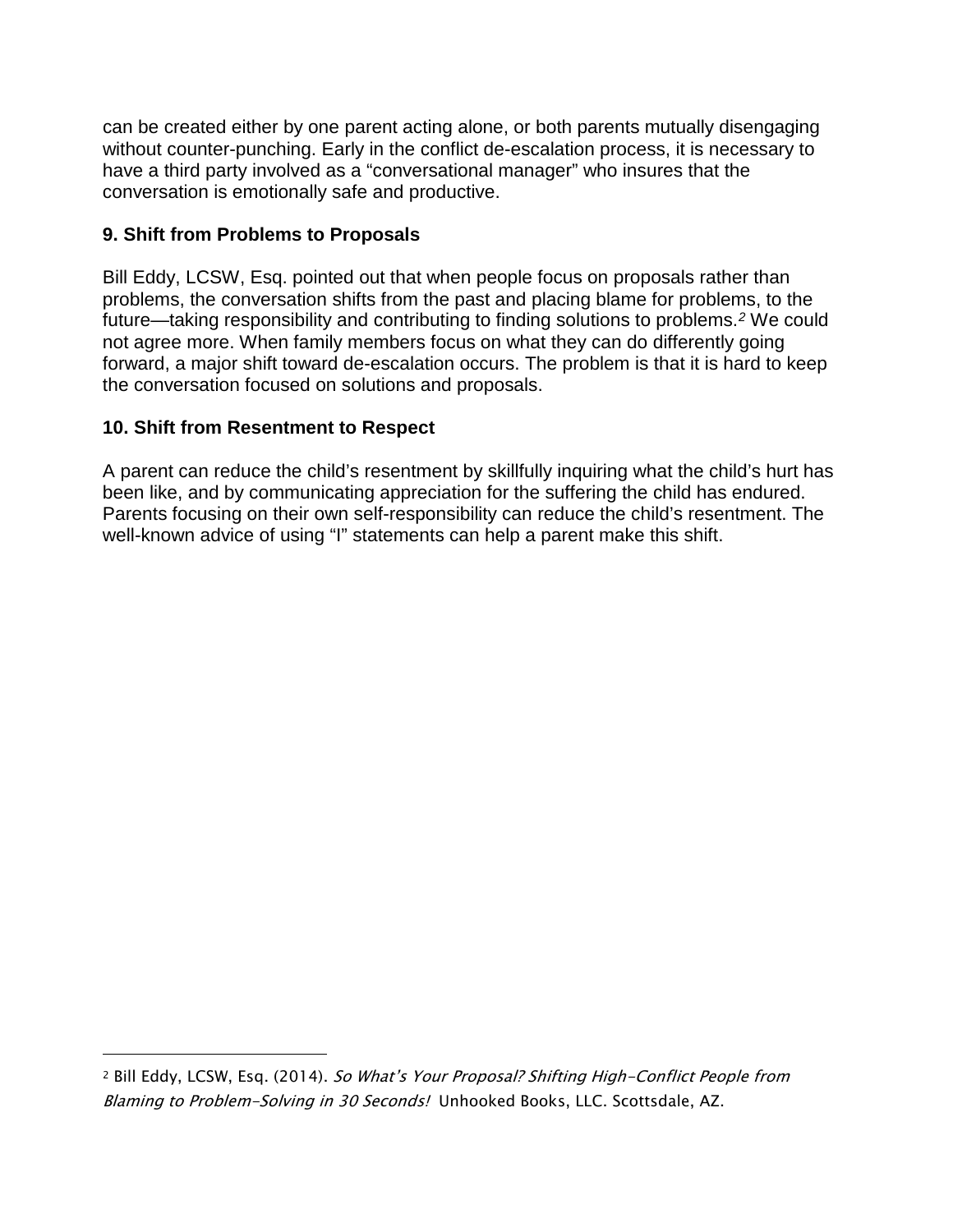*These Ten Tips are excerpted from a forthcoming Overcoming Barriers, Inc. book publication: Overcoming Malignant Family Conflict: Coparenting Nuts and Bolts. Drs. Moran and McCall will be presenting a workshop, Overcoming Malignant Parent-Child Resist/Refuse Dynamics, at the AFCC 56th Annual Conference in Toronto May 29-Jue 1, 2019.*

*After earning his PhD in clinical psychology from the University of Maryland, John A. (Jack) Moran, PhD, relocated to Phoenix, Arizona, to become the Associate Director of the Milton H. Erickson Foundation. In his independent practice in Phoenix, he provides evaluation, intervention and consultation services for individuals and families involved in family court. He leads the Family Turning Point team which provides multi-day interventions for family with disrupted parent-child relationships. He is on the Board of Directors of Overcoming Barriers, Inc. and has served as the clinical director of three OCB family camps. He coauthored the Overcoming Barriers publication: Overcoming the Coparenting Trap: Essential Skills When a Child Resists a Parent. He has contributed chapters to texts including Overcoming Parent-Child Contact Problems: Family Based Interventions for Resistance, Rejection and Alienation, A.M Judge and R.M Deutsch (Eds.); Parenting Plan Evaluations: Applied research for the Family Court, K. Kuehnle & L. Drozd (Eds.) and its second edition, L. Drozd, M Saini, & N. Olesen (Eds.) He provides training to behavioral health professionals, attorneys and judges at local, regional, and national conferences. He is a former president of the Arizona Chapter of the Association of Family and Conciliation Courts.*

*Shawn McCall, PsyD, JD is a psychologist who is currently practicing in California, and he has a broad array of professional experiences that inform his work with children, parents, families, courts, and schools. Dr. McCall has been active in the professional community, including being a former president and chairperson of the Ethics committee of the San Francisco Psychological Association and a former treasurer of the Santa Clara County Psychological Association. Dr. McCall presents across the nation on clinical, forensic, and ethical topics and considerations in practice. Dr. McCall has provided expert services to criminal, family, civil, and dependency courts.*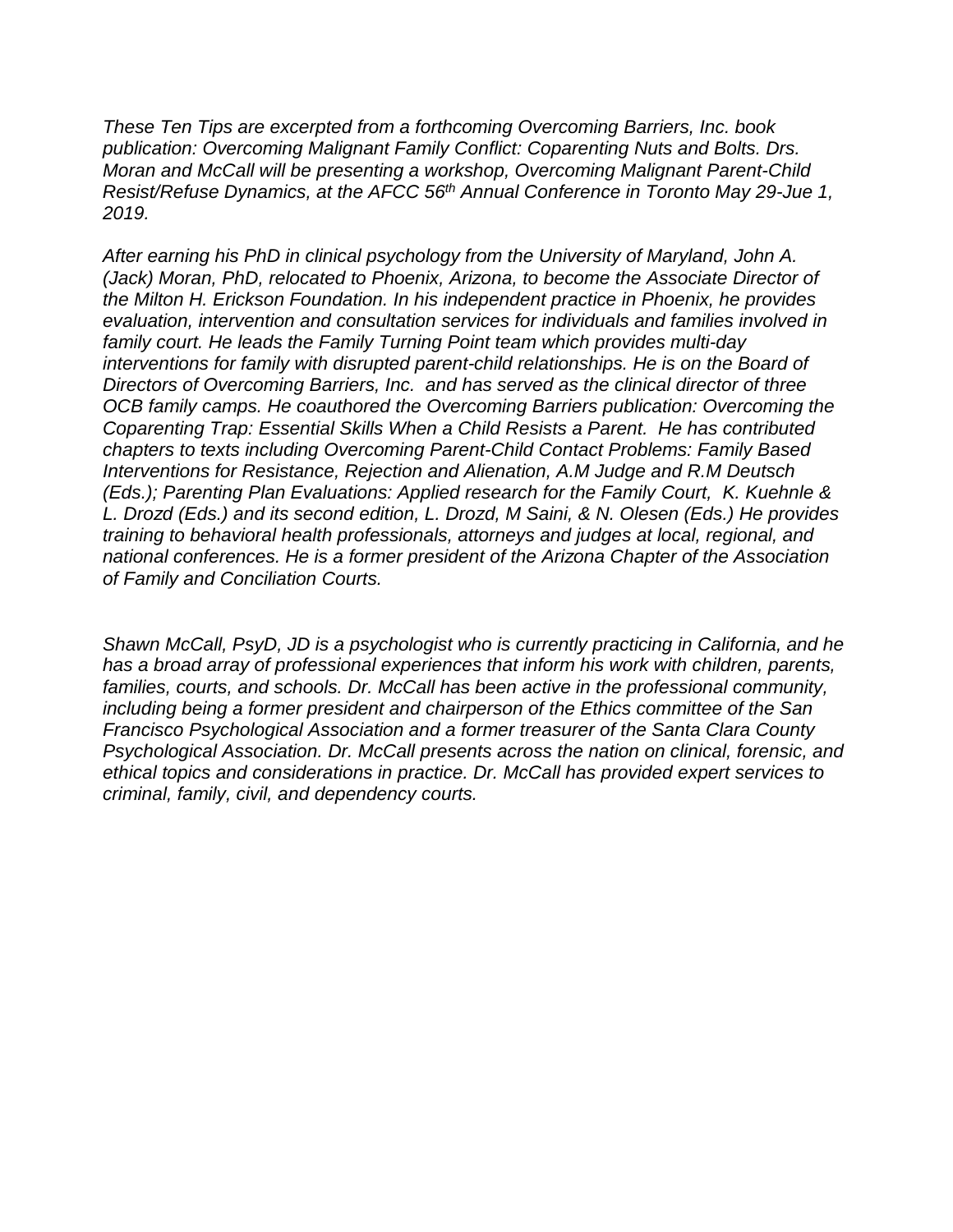



An interdisciplinary and international association of professionals dedicated to improving the lives of children and families through the resolution of family conflict.

### **Diamond (\$1,000–\$4,999)**

Annette Burns Arizona Chapter of AFCC Leslie Drozd Mary Ferriter Kathleen McNamara Peter Salem Robert Simon

#### **Platinum (\$500–\$999)**

Lawrence Braunstein Colorado Chapter of AFCC Robin Deutsch Barbara Fidler Larry Fong Dianna Gould-Saltman William Howe Philip Stahl Matthew Sullivan

#### **Gold (\$250–\$499)**

Alberta Chapter of AFCC Karen Adam Aisha Blanchard Collins Christy Bradshaw Schmidt M.J. Crawford In Honor of Andrea Clark Retirement Stephen Doyne Donna Feinberg Samuel Ferrara Mary Ann Grilli Beth Harrington David Martindale Ann Ordway John Scialli Robert Smith Susan Stahl Jenny Stevens

**Silver (\$100–\$249)** Michael Alter Richard Altman Rebecca Amster Betsy Black patti cross William Eddy Linda Fidnick Linda Fieldstone Donald Gordon Leslye Hunter Sherrie Kibler-Sanchez Amal Madani Denise McColley Katherine Mooney Chus Perez Crespo Gail Perlman Daniel Pickar Marsha Pruett Mark Rand Sol Rappaport Isolina Ricci Arline Rotman Allen Ryen Andrew Schepard Hugh Starnes Mary Ann Stokes Arnold Swartz Joseph Trotti Don Wichert Jeffrey Wittmann Gerri Wong Paraskevi Zarkadas Zena Zumeta

#### **Bronze (\$50–\$99)**

Allen Bailey Daniel Bestul In Honor of Andrea Clark Retirement